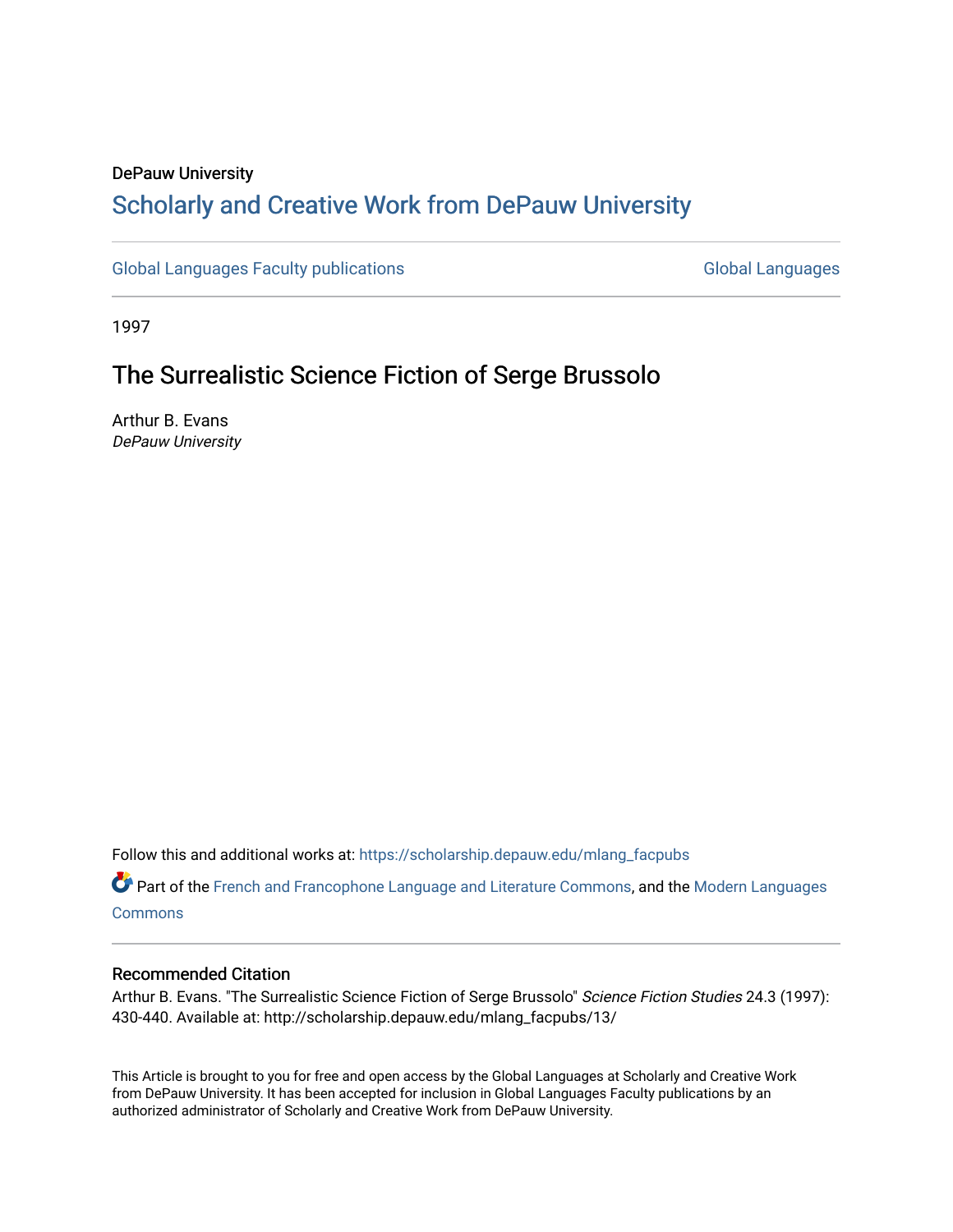## **Roger Bozzetto and Arthur B. Evans**

## **The Surrealistic Science Fiction of Serge Brussolo**

### *Portions translated by Vicky Guyon*

The author Serge Brussolo is a special case in French science fiction and his works present a unique approach to the genre. Born in 1951 and a professional writer since 1977, Brussolo has now published some fifty novels and anthologies of pure sf, eight detective novels, and about fifteen "fantastic" or horror novels. This is an average of four to five novels per year. And recently he has also been interested in mainstream literature, especially historical novels.

In short, what we have here is an American-style productivity that could be compared to that of a Robert Silverberg or a Stephen King. In this alone, he can be distinguished from the majority of French sf writers who—apart from those who are under contract with some of the French mass market publishing houses—produce rather little in comparison and are much less diversified. Brussolo has appeared in numerous collections, but most of his sf works have been published in Denoël's *Présence du futur* series and in Fleuve Noir's *Anticipation* series—the latter a somewhat less literary collection which specializes in sf space-operas, but one in which Brussolo's works stand out because of their originality.

It is, however, not only Serge Brussolo's productivity and multifaceted talents that have captured the attention of sf aficionados in France. If he is enormously successful among French readers—to such an extent that his name has become a sort of byword—it is because his works possess a certain charisma. In fact, he has aroused so much interest among his francophone fans that several special issues have been devoted to him in sf fanzines like *SFère* in France and in semi-professional journals like *Phénix* in Belgium and *Imagine...* in Québec (see WORKSCITED). These special issues—many of which are next to impossible to find today—contain interviews as well as some of Brussolo's unpublished works.

Why this infatuation with Serge Brussolo among French readers?

In order to understand Brussolo's success, it is necessary to take a brief look at the evolution of sf in France.<sup>1</sup> In the wake of Jules Verne, the worldrenowned popularizer and early model for science fiction, French sf between the two World Wars suddenly began to vegetate and decline, especially during the 1930s.

Then, after World War II, partially as a result of the massive influx of translated English-language sf into the French marketplace and the postwar French public's fascination with all things American, a "renaissance of the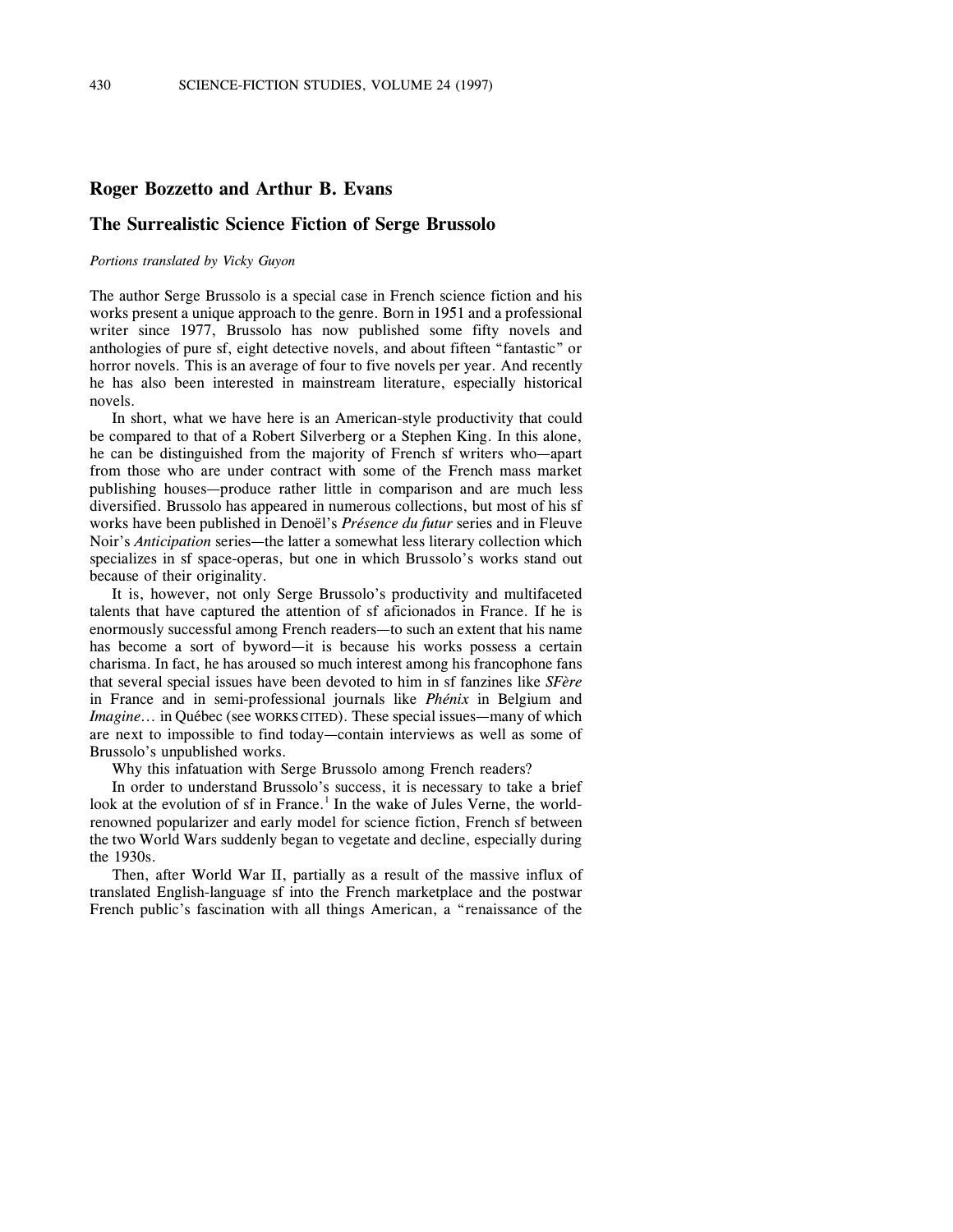imaginary" occurred among French writers—which led to renewed speculation about the future and its potentialities. More French authors began to write sf, and a loyal French sf readership began to grow. Despite this promising beginning, however, and the popularity of authors like Gérard Klein, Stefan Wul, and Charles Henneberg during the 50s and 60s and sf writers like Michel Jeury and Dominique Douay during the 70s, the entire genre of French sf during the 1980s seemed to suddenly and inexplicably self-destruct. Extrapolations about the wonders or horrors of the world as it was evolving toward a post-modern society rapidly gave way to works where French sf authors felt they had to write as they imagined fashionable avant-garde mainstream authors wrote. That is, they believed they had to play the role of "the author," emphasizing their "literary style" rather than grappling with the future and exploring its possibilities. Their works began to exhibit an exasperating self-centeredness, a pretentiousness, and a tendency toward sheer incomprehensibility. These authors seemed to take a suicidal pleasure in no longer presenting themselves as writers of sf and naively convinced themselves that they were making their entry into "real" literature— whereas, in fact, what they were actually producing were clumsy imitations of literary forms that were already obsolete. In the final analysis, these narcissistic games succeeded only in alienating the majority of French sf readers, who began to distance themselves systematically from any sf published by French writers.<sup>2</sup>

Brussolo's first sf works displayed his excellent writing skill, and he too showed a great virtuosity in wordplay. It is thus easy to understand how he was able to attract the attention of certain publishers who were influenced by the literary aspects of his early trilogy of short stories entitled *Aussi lourd que le vent* (Heavy as the Wind, 1981). However, in retrospect, it is clear that Brussolo's true originality was not simply due to his innovative style. Were this the case, he would have fallen into obscurity like so many others of the French "new wave" sf school of this period.

Quite early in his career and beginning with his second novel *Sommeil de sang* (Blood Sleep, 1982)—a masterpiece of sf—it became obvious that what made him unique and fascinating was his exploration of an imaginative world so luxuriant that by comparison a jungle would seem as orderly as a chessboard. His flair for the evocative, his ability to invent images and situations which seem to border on hallucination were literally bewitching. For example, consider a few excerpts drawn from *Sommeil de sang*:

La montagne ne commença à saigner qu'à l'aube du troisième jour. (7) [It was only at dawn of the third day that the mountain began to bleed.]

C'est le sable cannibale... Certains disent d'ailleurs que ce n'était pas vraiment du sable, mais que chaque "grain" était en réalité un miniscule insecte carnivore. (12)

[It's cannibal sand... Some people claim that it wasn't truly sand at all, but rather that each "grain" was in reality a miniscule carnivorous insect.]

Les animaux-montagnes, planètes vivantes flottant dans l'espace, pattes rentrées, soufflant par leurs évents une atmosphère artificielle, et qu'avaient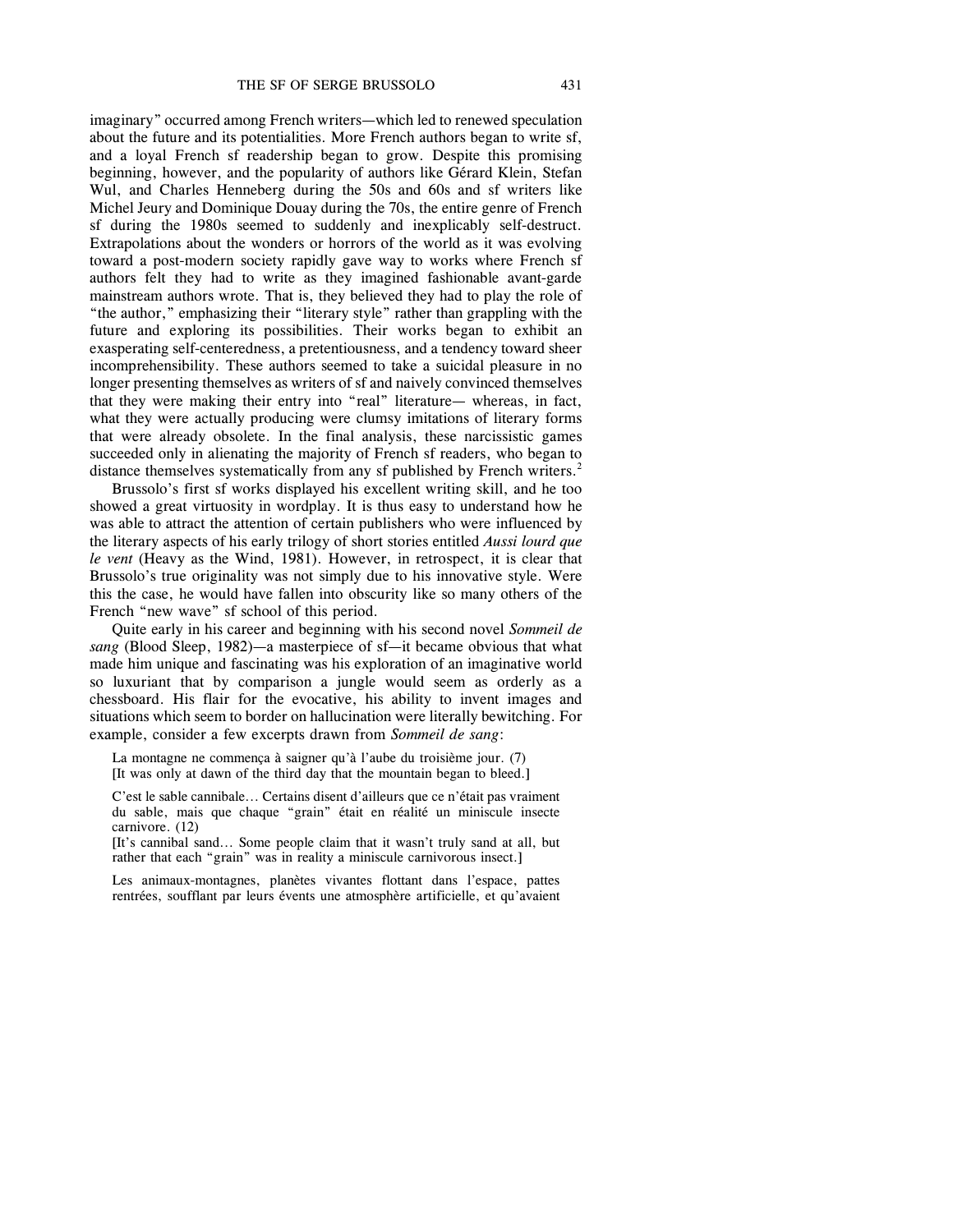durant des siècles, occupés en toute innocence les hommes, persuadés de vivre sur de véritables astéroïdes. (193)

[Animal-mountains, living planets floating in space, with claws drawn in and breathing in and out an artificial atmosphere. Men had dwelt innocently on its surface for centuries, persuaded that they were living on simple asteroids.]

In its innovative qualities, Brussolo's fictional universe is often reminiscent of Lewis Carroll's. Such a comparison, as unlikely as it might seem, is not arbitrary. Like Alice's father, Brussolo's primary interest is to explore dreamlands. He deciphers the rules, then constructs his novels by breaking them. Lewis Carroll inserts his dreamlike stories into the medium of adventure or children's tales—full of nursery rhymes and limericks—and then he plays with the various levels of signified meaning. Brussolo inserts his fantasies into the framework of classic sf, which he then blithely subverts for our reading pleasure.<sup>3</sup> In some respects, Brussolo's narratives resemble those of Douglas Adams' *Hitch Hiker's Guide to the Galaxy*, but where Adams amuses us as he glides along the iridescent surface of "distanced" words and images, Brussolo transports us to a deeper level of concretized dreamscapes.

In *Sommeil de sang*, for example, all the ingredients of classic sf are present: on a planet lost in the immensity of space, one witnesses an epic struggle between sedentary urban mine operators and bands of desert nomads. But then Brussolo twists the traditional sf patterns of verisimilitude: here the mines are made of fossilized meat, managed by a corporation of butchers, and the workers therein are vegetarians. As for the nomads, they cross the deadly acid sands and live on skins which serve as portable oases. Where do these meat mines come from, what are the nomads looking for, which routes are avoided, what happens when these "animal mountains" suddenly begin to move? These are some of the questions around which the story-line is built, and which leave the reader hesitating between shock and wonder. While resembling, on the surface, pure fantasy rather than classic sf, it is nevertheless an alien sf world that is being described, and the sf references in the story are continually used to advance the plot toward new and surprising encounters.

The similarity suggested above between Brussolo and Lewis Carroll is even more evident in *Portrait du diable en chapeau melon* (Portrait of the Devil in a Derby Hat, 1982). The basic premise of this novel is as follows: a number of babies have been left and forgotten in a nursery under the care of cybernetic nursemaids. But the years go by and the latter are unaware that the children have now grown up. These robot nannies continue to treat them like babies, transforming their lives into a veritable nightmare. Since these nannies are the sole source of knowledge for these now-grown children, the latter must struggle to interpret the various legends and stories the nannies tell them. The relationships between language, truth, logic, and illusion are explored in this novel, but in a manner quite different from the fantasy narratives of a Lewis Carroll. Allusions to sf literature and the sf universe are omnipresent, but they are not necessarily articulated in a context of technologically extrapolative or scientific speculation. Brussolo develops them, rather, as part of a poetic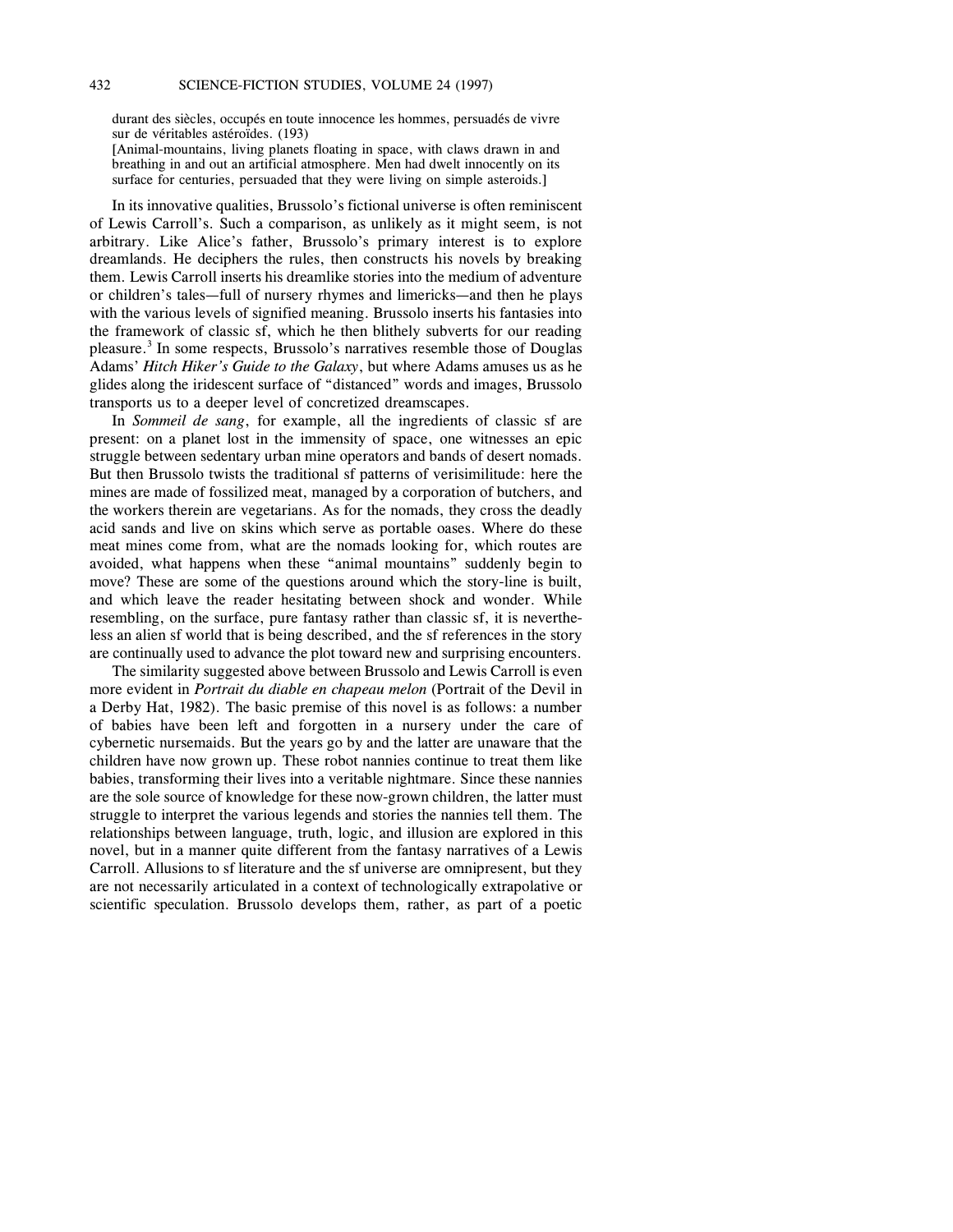process which, far from breaking with the world of traditional sf, serves to regenerate and renew it.

A l'instant où il posait le pied sur le trottoir, l'ombre de la nourrice le recouvrit, énorme.... La femme était gigantesque. Cinq mètres, peut-être six. Contre sa jambe, il se sentait petit, désarmé. Elle correspondait en tout point à l'image caricaturale qu'on peut se faire d'une nurse, avec son tablier blanc, immaculé, retenu par des épingles; les seins gonflés tendant la soie de la blouse comme deux mappemondes à suspension instable. Quand elle se pencha vers lui, Nath vit ces globes monstrueux se décoller du torse de la femme, attirés par l'attraction terrestre. Il n'osa plus bouger, et pourtant les deux mamelles le surplombaient, astéroïdes de chair rose, prêts à l'écraser, creusant le trottoir à leur point d'impact.

Au moment où elle pliait la taille et tendait la main vers lui, Nath crut entendre toute une série de chuintements hydrauliques.... (45-46)

[The instant he put his foot onto the sidewalk, the shadow of the nursemaid rose up and covered him, enormous... The woman was gigantic. Five meters, maybe six. Against her leg he felt tiny, vulnerable. She corresponded in every way to the stereotypical image that one might have of a nurse, with her immaculate white apron pinned to her. Her huge breasts strained against the silk of her blouse, like two world globes in precarious suspension. When she leaned over to him, Nath saw these two spheres shift down from the torso of her body, pulled by gravitational attraction. He didn't dare move, and yet these two monstrous mammary glands were hovering over him, giant asteroids of pink flesh ready to crush him, digging craters into the sidewalk at their point of impact...

When she bent over and stretched out her hand to him, Nath thought he heard a series of hydraulic-sounding hisses...]

Recognizable in this novel is the typical Asimovian theme of the robotnursemaid. But here their original mission and programming prevent them from realizing that their wards are now adults—which leads to a series of events which are alternatingly humorous, ironic, or tragic. These robots are neither the tame robots of an Asimov nor the comic robots of a Sheckley. In some ways, they resemble the computer-robot Hal of *2001* in that their basic dysfunctionality continually creates the unexpected.

Another of Brussolo's early sf novels, *Carnaval de fer* (Iron Carnival, 1983), can be read as a simple quest narrative in the form of a forgotten or forbidden pilgrimage. But the stages of this hero's search do not involve ordinary obstacles: the quest quickly tumbles into a kind of orchestrated hallucination. Consider, for example, the following portrayal of an unusual "dance of Death" witnessed along the pilgrim's route:

"La farandole est un piège. Deux danseurs sur trois sont des androïdes. Des robots. A la faveur de fêtes ils capturent leurs proies humaines en leur tendant la main. Leurs doigts secrètent une sève dont le pouvoir adhésif est tel qu'un simple shake-hand suffit à opérer une soudure dermique définitive! Une véritable greffe! ... A partir de cet instant, écartelés entre deux robots infatiguables, les prisonniers se changent en crucifiés, dansant sans relâche jusqu'à l'épuisement, jusqu'à la mort. Car les androïdes se nourrissent de leur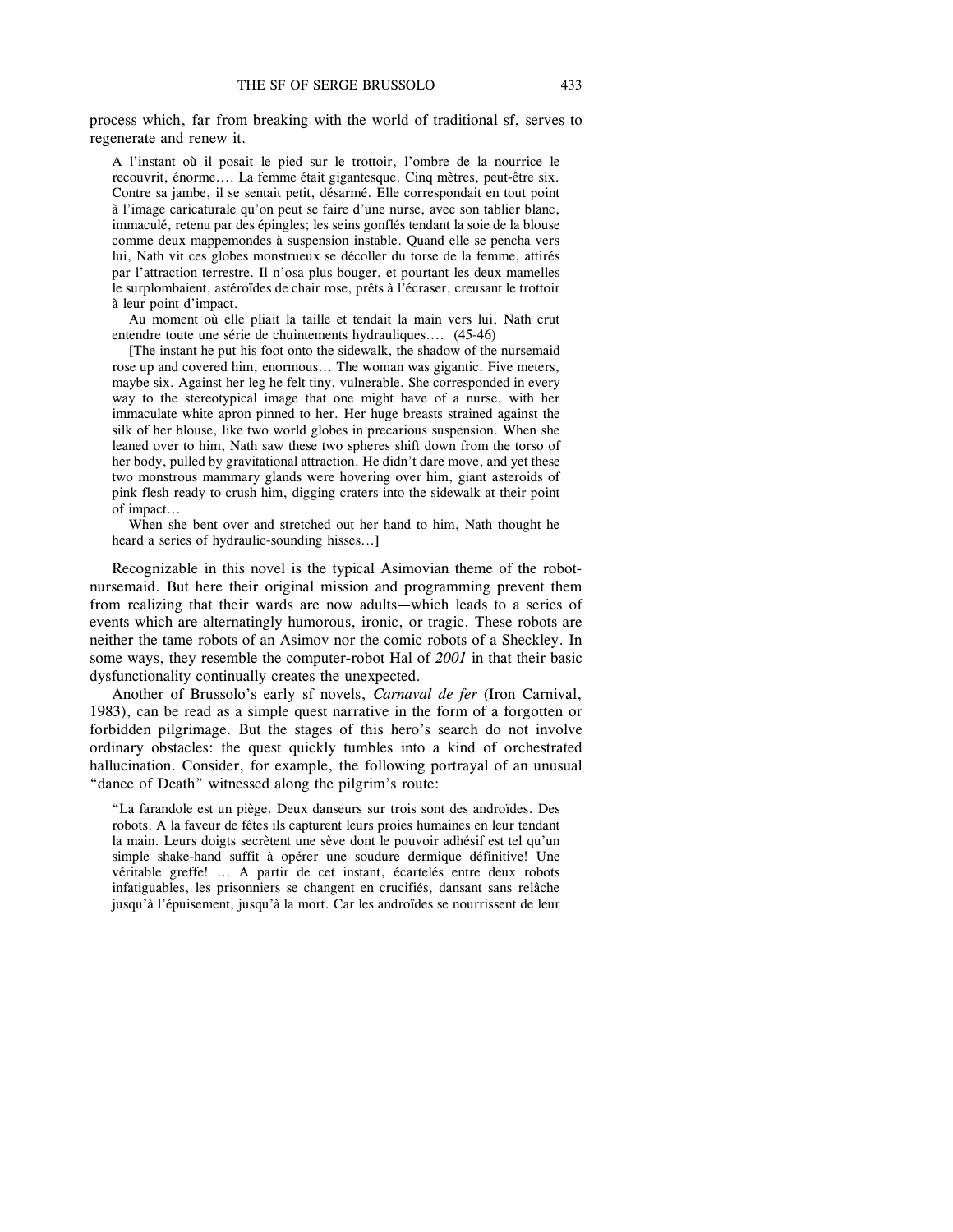énergie, digérant leurs atomes de carbone jour après jour comme des sangsues cybernétique." (87)

["The farandole dance is a trap. Two out of three dancers are robots. During festivals they capture their prey by holding out their hands to them. Their fingers secrete a sap of such adhesive power that a simple handshake is sufficient to create a permanent dermatological bond! A veritable skin graft!... From that moment on, spread-eagled between two indefatigable robots, the prisoners are crucified, dancing endlessly until they are exhausted and die. The androids feed off their energy, digesting their carbon atoms day after day like cybernetic bloodsuckers."]

Throughout his journey, the hero of this tale has many other Fellini-like encounters: cities of deaf mutes, pearl-dwarves, carcinogenic confetti, fireworks-fish, balloon-orchestras, a human beehive, etc. His quest, the realization of a prophecy he had found written on the parchment skin of a cadaver, is ultimately successful: the hero finally rediscovers his lost youth. But he quickly loses it again. And the reader soon learns that the entire story was only a kind of elaborate *mise-en-scène*—a mental experiment.

Brussolo's poetic treatment of the sf "other" is infused with several recurring obsessions. As is obvious from the above excerpts, there is a marked tendency toward *organic* types of images. One critic, Pierre Stolze, has noted that ``L'immense majorité des comparaisons brussoliennes porte sur le corps humain et les avanies qu'il peut subir'' ["the immense majority of Brussolo's comparisons concern the human body and the abuses which it undergoes"] (9): amputations, tearing of flesh, scars, skin diseases, etc. This preoccupation with the organic often takes the form of a kind of medicalized universe: e.g., in his novel *Territoire de fièvre* (Land of Fever, 1983), an entire planet is depicted as a sick body and the rescue expeditions sent from Earth as diseasefighting antibodies. Images mixing the organic with the inorganic are also very frequent in Brussolo's prose: e.g., mountains that bleed, metamorphosed shark-cars with hoods that bite like the jaws of crocodiles, sofas like jelly fish, living tatoos that creep slowly across the body, among many others.<sup>4</sup> In his novel *Les Lutteurs immobiles* (The Immobile Fighters, 1984), for example, the "Society for the Protection of Objects" melds individuals to their physical surroundings—through the use of high-tech implants—to protect the Earth's environment:

le couplage avec des objets domestiques ne constitue qu'une première phase.... Nous voulons coupler l'homme avec la nature. Coupler des populations entières avec leur site de résidence... Casser une branche d'arbre, c'est se casser un bras; écrire des graffiti obscène sur un mur, c'est se retrouver tatoué de ces mêmes graffiti... Le pollueur crèvera de sa pollution.... (66) [this coupling to their household objects constitutes only the first phase.... We want to fuse Man with Nature, to link entire populations to the locale where they live... To break the branch of a tree would be like breaking one's arm, scribbling obscene graffiti on a wall would be like being tatooed with this same graffiti... The polluter would die of his own pollution....]

This scheme proves to be diabolically effective as the humans begin to metamorphose into the objects to which they are attached: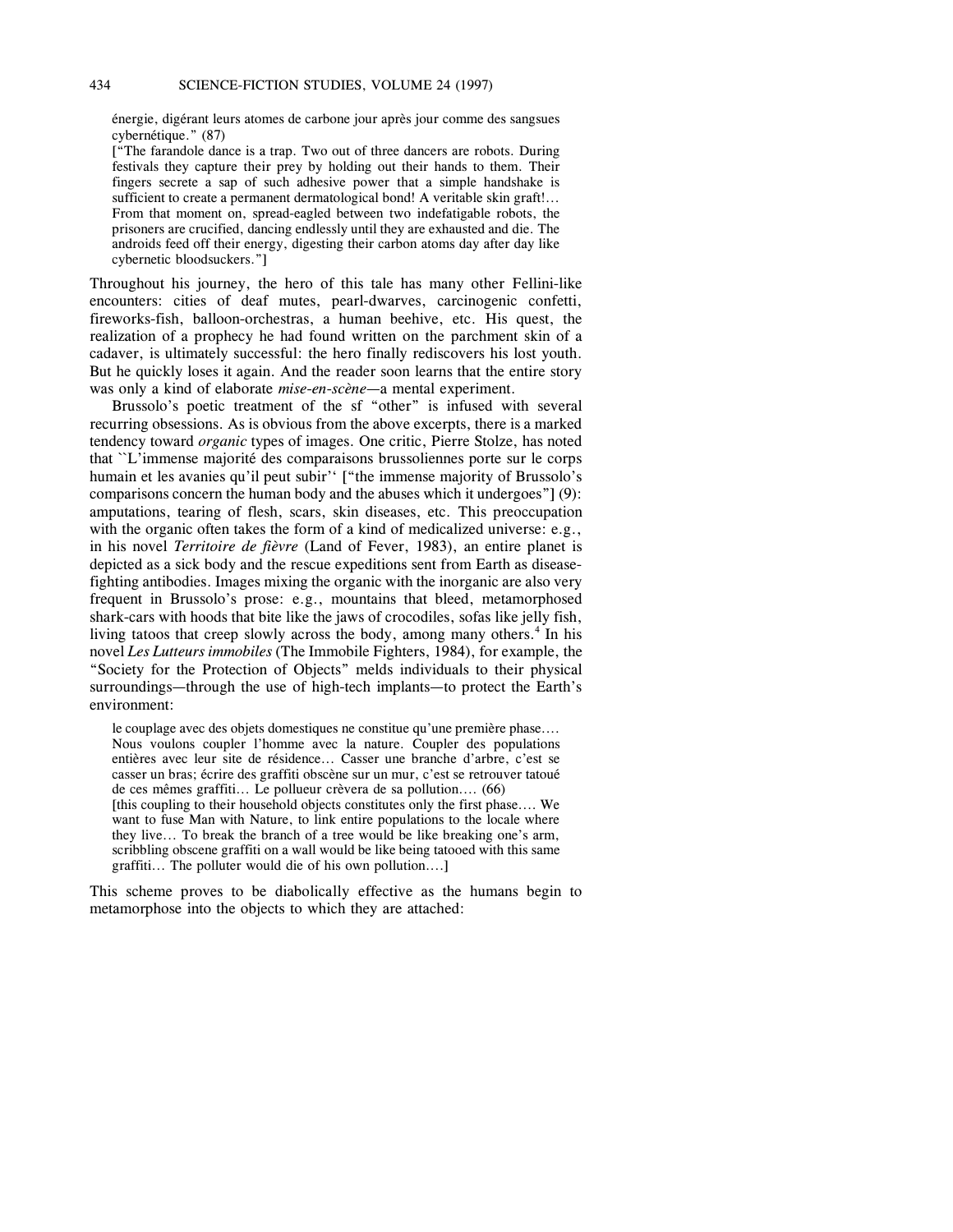"Je suis 'colonisée' par ma robe! Elle m'assimile à elle! J'en deviens le prolongement...." (162)

["I am being 'colonized' by my dress! It's assimilating me into itself! I am becoming an extension of it!...."]

David...se passant la main sur la peau, il s'aperçut qu'il avait le corps couvert de verrues ou d'excroissances reproduisant la forme octogonale des boulons pointillant le char. Comme dans son rêve, il devenait le prolongement de son jumeau d'acier. (181)

[David...passing his hand over his body, noticed that it was covered with warts or outgrowths reproducing the octagonal shapes of the bolts which dotted the tank. As in his dream, he was becoming the extension of his steel twin.]

In several of Brussolo's texts, a more personal side of the author becomes apparent. In *L'Homme aux yeux de napalm* (The Man with Napalm Eyes, 1990), for example, the narrator has become a writer of sf hoping that, through writing his novels, he might exorcise an entity that is pursuing him. This entity is an alien from another planet who haunts him because, as a youth of twelve, the narrator had inadvertently condemned it to remain on Earth. David, the narrator, is now obliged to live his nights in a sort of psychic hell—much like the entity itself who wanders around in a toy factory in the form of a grotesque Santa Claus.<sup>5</sup> Here again one witnesses a reference to a traumatized childhood which Brussolo hinted at earlier in *Portrait du diable en chapeau melon*.

A parallel theme is found in his *Le Syndrome du scaphandrier* (Diver Syndrome, 1992). The hero is a dream chaser. Each night he plunges like a deep-sea diver into the depths of sleep in order to bring back what Borges might call "hronirs" (463)—strange objects "not of this world"—which he then sells to avid collectors.

David Sarella, medium matérialisant des ectoplasmes à durée persistante. (31) [David Sarella, specializing in the materialization of long-lasting ectoplasms.]

Il y avait quelque chose d'incroyablement fragile, une architecture organique (?) à la peau plus fine qu'un pétale. Une sorte d'être indéfinissable, roulé en boule et touchant à peine terre...des volumes harmonieusement agencés mais sans fonction vitale précise. Cela évoquait une épaule. Une énorme épaule si douce, si fragile qu'on n'aurait pu l'éffleurer du bout des doigts sans la marbrer immédiatement d'hématomes... Dès qu'on commençait à tourner autour de la cage, les images affluaient, corrigeait sans cesse l'impression première... (50)

[There was something unbelievably fragile, a kind of organic (?) architecture to it which was finer than a flower petal. A sort of undefinable entity, rolled up into a ball and barely touching the ground...its volumes harmoniously organized but without any precise vital function. It was like a shoulder. A huge shoulder that was so soft, so fragile that one could not even touch it with the tips of one's fingers without bruising it... As one began to walk around the cage, the images flowed out, constantly altering one's first impressions of it...]

Il ne s'agit pas d'un rêve mais d'une production ectoplasmique matérialisée par un medium endormi à partir d'un image onirique hantant son cerveau. (54)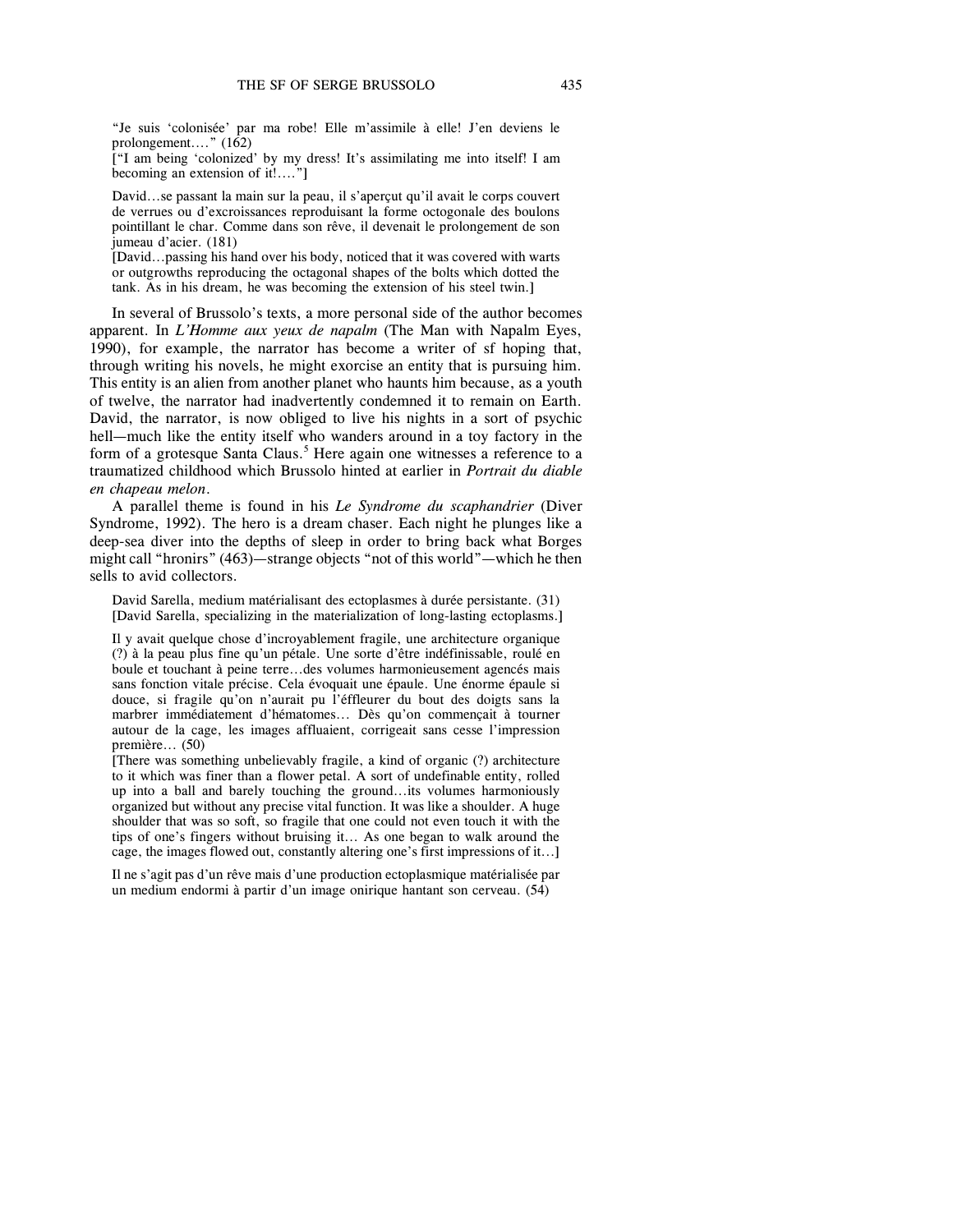### 436 SCIENCE-FICTION STUDIES, VOLUME 24 (1997)

[It's not about a dream, but about the production of ectoplasmic objects from the dream images haunting the brain of a sleeping medium.]

In this richly autobiographical tale, one perceives the true key to Brussolo's creative enterprise. Like a surrealist diver, Brussolo moves about below the surface of a dreamlike universe, retrieving strange objects and bringing them back for public display. <sup>6</sup> But, like the technological landscapes of Ballard, this is not merely a personal world: it is a world created by a mixture of cultural artefacts that are both contemporary and universal. Brussolo intertwines fragments of myths, from the ancient world and a world of the near future—i.e., from the short- or medium-term speculations of earlier sf. His characters encounter mutilated bits of incongruous realities from museums or from cultural composites that inhabit the collective imagination. Unusual comparisons and juxtaposed images thus constitute the essence of Brussolo's work. They offer us the same kind of fortuitous encounters popularized by European surrealists earlier in the century—continually sending us to those "surreal" worlds of flux and metamorphosis portrayed in the paintings of René Magritte, Max Ernst, Maurice Escher, Paul Delvaux, Salvador Dali, *et al*. 7

A prolific, multitalented and yet very private author, Brussolo fits no particular classification within the tradition of French sf. On the other hand, in spite of the fact that he claims to know little about sf and supposedly reads very little of it, he takes on a more appropriate stature if we place him within the overall evolution of the field as a whole. Like Jack Vance, he concocts strange planets and animates them with quest stories; but Brussolo's stories don't come to a euphoric conclusion in spite of the complexity of the developments. Like Sheckley, Brussolo has the gift of inventing totally incongruous situations; but he possesses a more quirky sense of humor. Like Van Vogt, he possesses the genius of hyper-complexity and even the "cosmic jerrybuilder" aspect that Damon Knight criticizes in the American author (47- 62); but Brussolo does not confine himself to the classical sf recipe. Rather, he attempts to blend the fictionalizing of his personal fantasies—childhood traumas, the fear of madness, the intrusion of the unimaginable—with the exploration of these collective fantasies which science fiction has invented and popularized in the modern culture of the Western world. Much like J.G. Ballard, Brussolo uses the traditional sf tropes as an effective jumping-offpoint for a sometimes Kafkaesque exploration of the human subconscious.<sup>8</sup>

As French sf today enters a new phase in its history, it is appropriate that the evocative sf works of Serge Brussolo be examined more closely especially in the manner by which they cast a new light on the evolution of the genre itself. It might be argued that most sf writers essentially belong to one of three different groups. Some, like Asimov, Heinlein, and Clarke, are inventors of ideas which they then ground in "solid" narratives. Others, like Bradbury or Simak, are stylists by nature: they attempt to touch the sentiments or the emotions of the reader. The final group, like Van Vogt or Philip K. Dick, create sometimes incongruous, highly poetic sf in a postmodernist vein: they derive their visions from contemporary socio-cultural strata.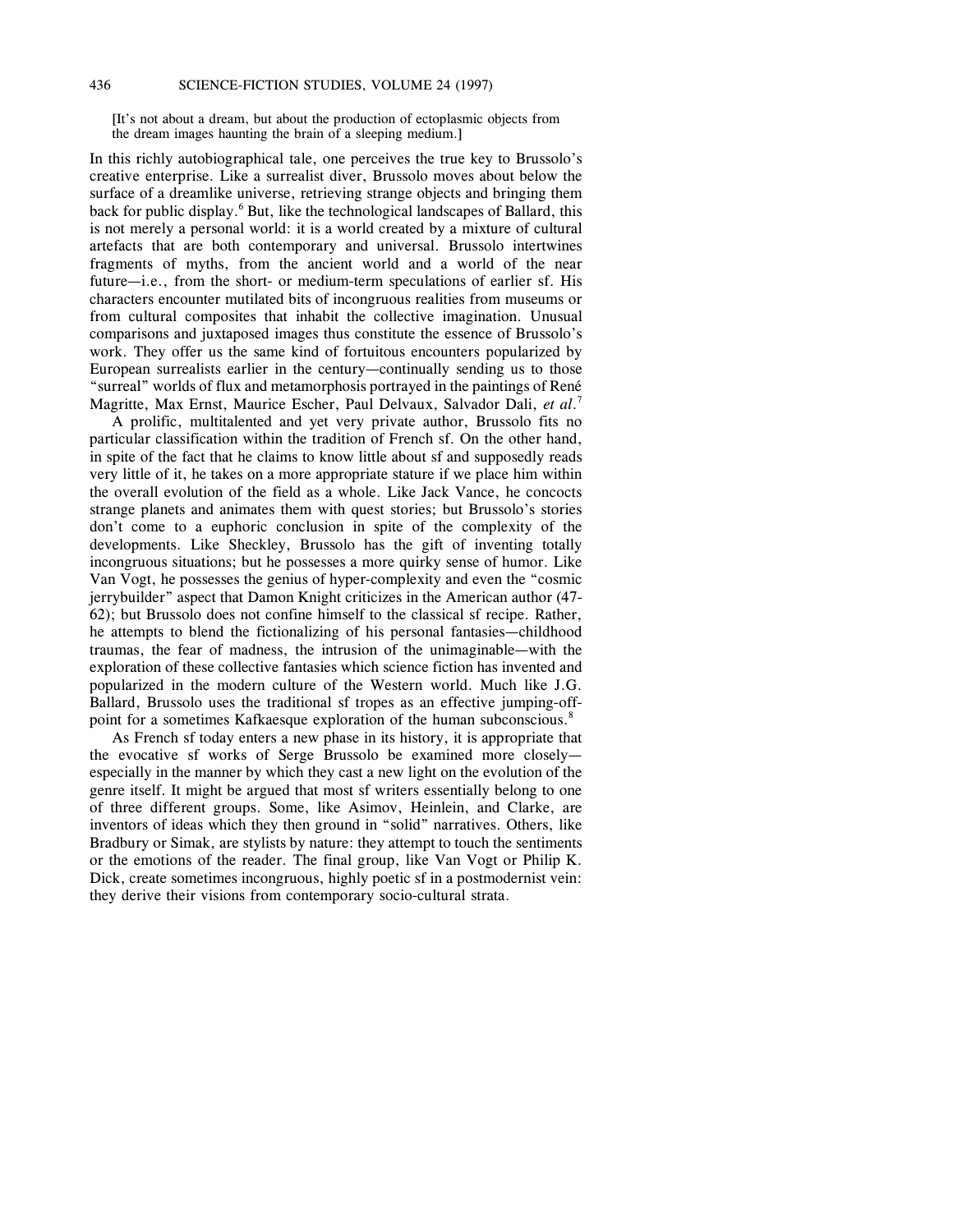Brussolo appears to belong to a different category altogether, and his unique departure from classic sf formulae can potentially serve to enrich the genre. As Gérard Klein once pointed out, any sf "culture" presupposes a particular cultural view of the world—often a collective vision based on the outmoded, linear extrapolations of the engineers and scientists of a specific historical period (4-5). But since, as a culture, we have now entered into an era of post-industrialism and post-modernism, such dated visions of the future —e.g., images of space exploration, colonization of planets, and humanity's "manifest destiny" to spread its civilization to the stars—now seem rather quaint, one-dimensional, and hegemonic. In contrast, Brussolo's surrealistic sf offers the reader an alternative experience to the traditional sf novum—one which, as Nabokov once suggested, $9$  must be assimilated with more than just the intellect alone. Strongly reminiscient of the legendary Diaghilev's advice to the young surrealist Jean Cocteau ("Astonish me!"), Brussolo has described his own craft in the following terms:

"Voilà donc le but que je me fixai: mettre sur pied un merveilleux noir et rouge abolissant les classifications, faisant s'interpénétrer les règnes, amenant la confusion du minéral, du végétal et de l'humain. Organiser une fête sinistre et belle où s'entrechoqueraient des éléments ordinairement étrangers.

J'ai pensé avant tout qu'il fallait étonner le lecteur et, aujourd'hui, vingt romans plus tard, je ne crois pas m'être trompé. ...

Je suis un fabricant de cartouches pour fusil à rêver, un artificier de l'imaginaire. Que mes romans vivent le temps d'une explosion, c'est tout ce que je demande. Mais qu'ils explosent!

La S.F. m'a fourni les allumettes et les mèches nécessaires à la mise à feu de mon carnaval pyrotechnique.... ("Trajets" 7-9)

["That was the goal I set for myself: present a red and black `marvellous' which defies all classifications, which intermingles all forms of life, which confounds the mineral, the vegetable, and the human. To organize a beautiful yet sinister celebration where elements normally foreign to each other would be jostled together.

I thought that, above all, it was necessary to astound the reader. And today, twenty novels later, I don't believe that I was mistaken...

I am a builder of dream-gun cannonballs, an artificer of the imagination. Let my works live the duration of an explosion, that's all I ask. But let them explode!

Science fiction has provided me with the matches and the wick necessary for my pyrotechnic carnival..."]

It is this explosive "sense of wonder" which seems to best characterize the sf works of the French writer Serge Brussolo. But his oeuvre also raises some interesting critical questions about the palpable links between surrealism and science fiction—questions which, at least to date, continue to remain largely unexplored in sf scholarship.<sup>10</sup>

#### **NOTES**

1. For more information in English on the history of sf in France, see Arthur B. Evans, "Science Fiction in France: A Brief History," SFS 16:254-76, #49, Nov 1989; Maxim Jakubowski, "French SF," *Anatomy of Wonder*, ed. Neil Barron, 3rd ed. (NY: Bowker, 1987), 405-40; and David Langford and Jacques Chambon, "France," *The*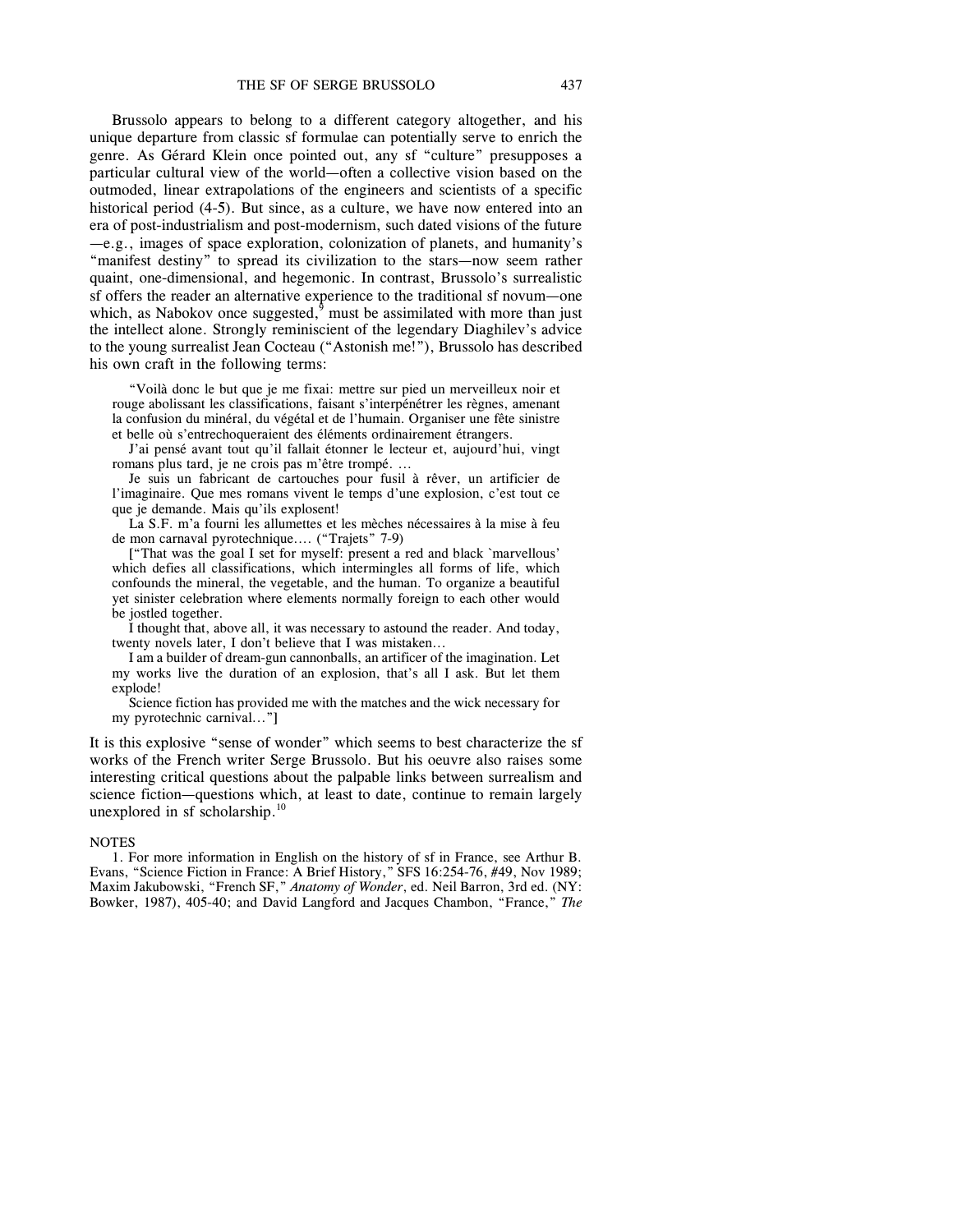*Encyclopedia of Science Fiction,* eds. John Clute and Peter Nichols (NY: St. Martin's Press, 1993), 444-47.

2. To be fair, the French authors of this period should not all be placed in the same category. Certain works by Michel Jeury, Dominique Douay, Jean-Claude Dunyach, Raymond Milesi and Jacques Barberi were quite good. Today, after a long period of inactivity, it is possible that a revival of French sf is now taking place. Currently, there are not only three new sf magazines on the market—*Cyberdream*, *Galaxie*, and *Bifrost*—but also several new and successful francophone sf writers like Serge Lehman, Ayerdahl, and Québec's very popular Elizabeth Vonarburg (many of whose sf works are now available in English).

3. As Gérard Klein has described this difference: "[Sf] authors, in general, take an idea that is more or less scientific and they transform it into image and metaphor. Brussolo, in contrast, takes a metaphor, develops from it a series of images, and then surrounds them with a kind of pseudo-scientific sf versimilitude" (letter to Evans, Aug. 28, 1995).

4. Here, and elsewhere in Brussolo's work, one is continually reminded of certain avant-garde New Wave novels of the 60s and 70s such as J.G. Ballard's *Crash*, *The Atrocity Exhibition*, and *The Drowned World* as well as works like *The Naked Lunch* and *The Soft Machine* by William Burroughs.

5. Here, a comparison with Stephen King would be quite appropriate.

6. In autographing Roger Bozzetto's own copy of this novel, Brussolo described it as "these fragments of a dreamed autobiography (?)."

7. Brussolo's works have earlier been described as "a kind of modern SF crosspollination of the 'convulsive beauty' esthetics of André Breton, the hallucinatory dreamscapes of Dali, and the richly obsessive phantasms of Ballard." Evans, op.cit. in Note 1, 265.

8. The charm of Proust's or Faulkner's stories cannot be appreciated through a rapid reading: all of the richness of their subtlety would be lost. On the other hand, a work which plays on suspense can not be read too slowly. This is also true of Brussolo. He can be criticized for a multitude of faults which would appear in any sober and learned reading, but this is not how his works should be read: they should be cannibalized, swallowed, devoured voraciously. If not, they lose all of their flavor.

9. See John Wain, "Nabokov's Beheading," *New Republic* 141:18, Dec. 21, 1959.

10. To our knowledge, there currently exists no in-depth study of sf and surrealism. The listing for ``Surrealism'' in the Clute-Nicholls *Encyclopedia of Science Fiction*, for example, simply refers readers to their entries under ``Absurdist Sf'' and ``New Wave'' (1187) wherein surrealism is only mentioned in passing as a generic precursor to these two movements (2-3). And Barron's *Anatomy of Wonder 4* does not even include the term ``Surrealism'' in its Author/Subject index. The best critical work so far on this topic is Scott Bukatman's *Terminal Identity* (Duke UP, 1993), where, among other very perceptive discussions on the origins and nature of postmodern sf, he characterizes cyberpunk as a kind of "Techno-Surrealism" (295-98). See also Roger Bozzetto, "Science-fiction et surréalisme: le cas de J.G. Ballard," *Métaphore* #18:61-77, 1990.

#### WORKS CITED

*NB: To date, not a single sf work by Serge Brussolo has been translated and published in English.*

Borges, Jorge Luis. "Tlön, Uqbar, Orbis Tertius." *Fictions*. *Oeuvres complètes.* Paris: Gallimard, 1993. 452-467.

Brussolo, Serge. *Carnaval de fer* (Iron Carnival). Denoël, 1983. Translated into Romanian.

))))). *Les Lutteurs immobiles* (The Immobile Fighters). Fleuve Noir, 1984.

))))). *Portrait du diable en chapeau melon* (Portrait of the Devil in a Derby Hat). Denoël, 1982.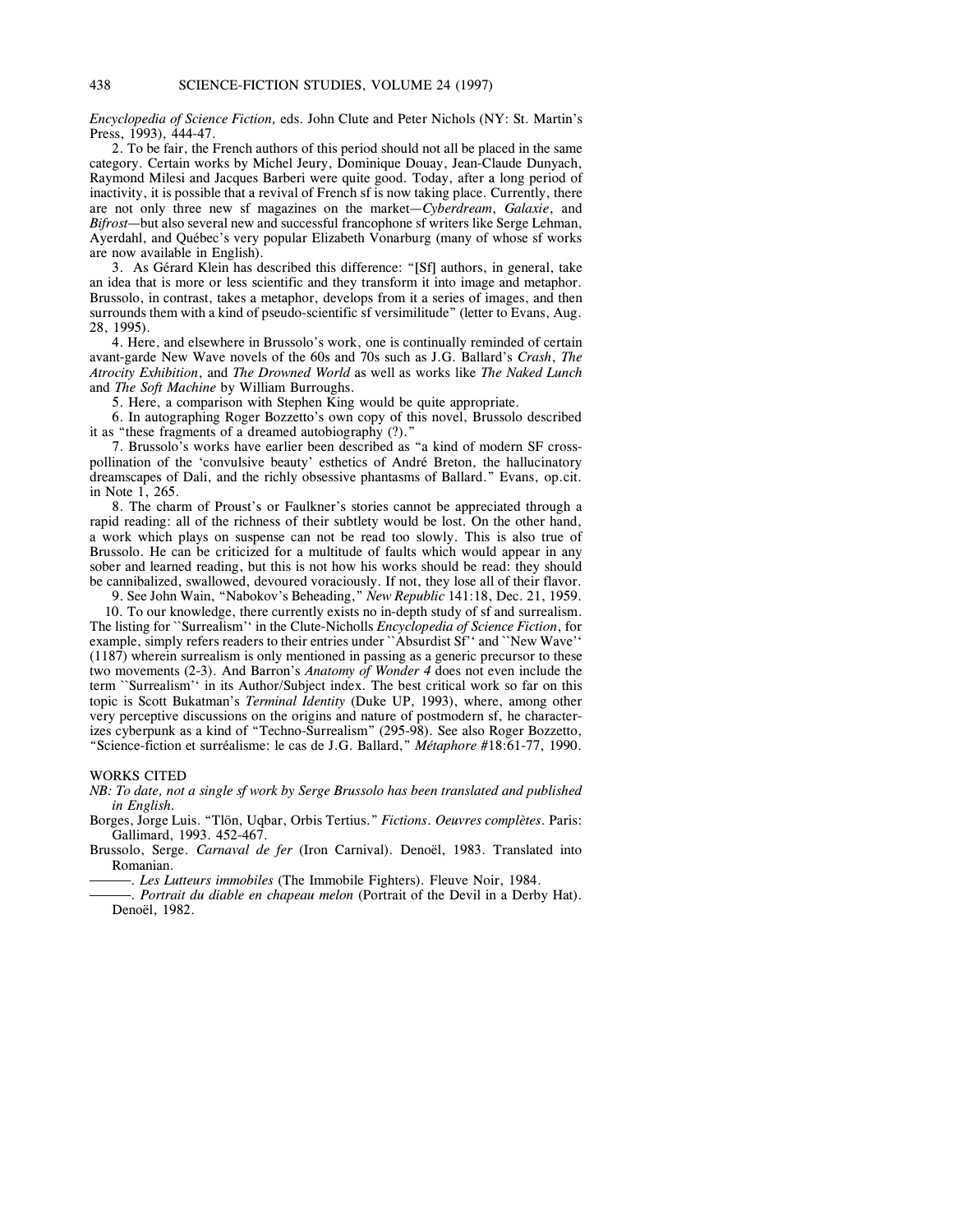))))). *Sommeil de sang* (Blood Sleep). Denoël, 1982. Translated into German and Italian.

- ))))). *Le Syndrome du scaphandrier* (The Diver Syndrome). Denoël, 1992.
- ))))). "Trajets et itinéraires d'un gommeur de frontières," *Sfère* #16:7-9, June 1984. This text gives an interesting overview of the writing career of Brussolo, including the way in which he conceives his texts.
- *Imagine...* #44, June 1988. Special Brussolo issue of the Québec magazine. Includes a reprint of the Brussolo article published in *SFère* mentioned above as well as an article by Roger Bozzetto, "Brussolo, l'homme-roman du fleuve" (20-29).
- Klein, Gérard. "Discontent in American Science Fiction," SFS 4:3-13, #11, March 1977.

Knight, Damon. *In Search of Wonder*. Chicago: Advent, 1967.

- *Phénix* #24, October 1990. Brussels. Contains five interviews with Serge Brussolo, four unpublished short stories by the author, an article by Genefort called "la mythologie fantasme" and a bibliography by Richard Comballot.
- *SFère* #16. June, 1984. Special Brussolo issue with the article by Brussolo cited above and several of the articles listed below.
- Stolze, Pierre. "Le syndrome Brussolo, Portrait d'un écrivain en pachyderme hyperbolique." *Nous les Martiens* #23:3-34, October 1993. A very critical examination of Brussolo's style, which is often reproached for its accumulation of images and abuse of comparisons.

SOME CRITICAL WORKS ON OR BY SERGE BRUSSOLO

- Barets, Stan. "Brussolo, Serge." *Le Science-fictionnaire #1* (Paris: Denoël, 1994), 103- 06.
- Bergal, Gilles. "Entretien avec Serge Brussolo," *Ere comprimée* #25:65-68, April 1983.
- Bozzetto, Roger. "La SF comme sujet d'une métamorphose: le cas de Serge Brussolo." *Cahiers du Cerli* #13 (Presse Universitaire de Reims, 1987), 45-60. This article attempts to show how the themes of sf are used in an original way by an author who is carried away by a sort of automatic writing. These themes give a coherence and limits to what would otherwise be mere delirium. The analyzed texts are those which Brussolo produced for the Fleuve Noir *Anticipation* series.
- Brussolo, Serge. "Enquête et secret chez Alain Robbe-Grillet." 1975. Unpublished Master's thesis.
- Comballot, Richard. "Rencontre avec Serge Brussolo." *L'Ecran fantastique* #68:74-75, May 1986.
- *Le Crime est notre affaire*. #22, November 1993, "Dossier Brussolo, 4." Interview with S. Brussolo and a few articles, among which: "Comme un voyage au pays des pièges" (J. Baudou), "Brussolo: tout dire dans le neutre" (F. Derivery).

Douvres, Michel. "Entretien avec Serge Brussolo," *Fiction* #347:173-76, Jan. 1984. Guiot, Denis. "Brussolo, Serge." *La Science-fiction*. Ed. Denis Guiot, J.P. Andrevon,

and G.W. Barlow. Paris: MA Editions, 1987. 39-40.

- ))))). "Trajets et itinéraires de l'oubli du héros brussolien." *Démons et merveilles* #1 (Reims, May 1985). 3-6.
- Labbé, A. "Tête à plume: Serge Brussolo." *Espace-Temps* #11 (Levallois-Perret, Summer 1979), 29.
- LeBellec, Jean-Luc. "Voyage en Brussoland: entretien." *SFère* #16 (q.v. in WORKS CITED). 13-22.

))))). "Panorama: Brussolo au Fleuve." *Sfère* #16 (q.v. in WORKS CITED). 27-33. Planque, Jean-Pierre. "Brussolo, l'alchimiste." *SFère* #16 (q.v. in WORKS CITED). 23- 26.

Sadoul, Jacques. *Histoire de la science-fiction moderne (1911-1984)*. Paris: Laffont, 1984. 457-58.